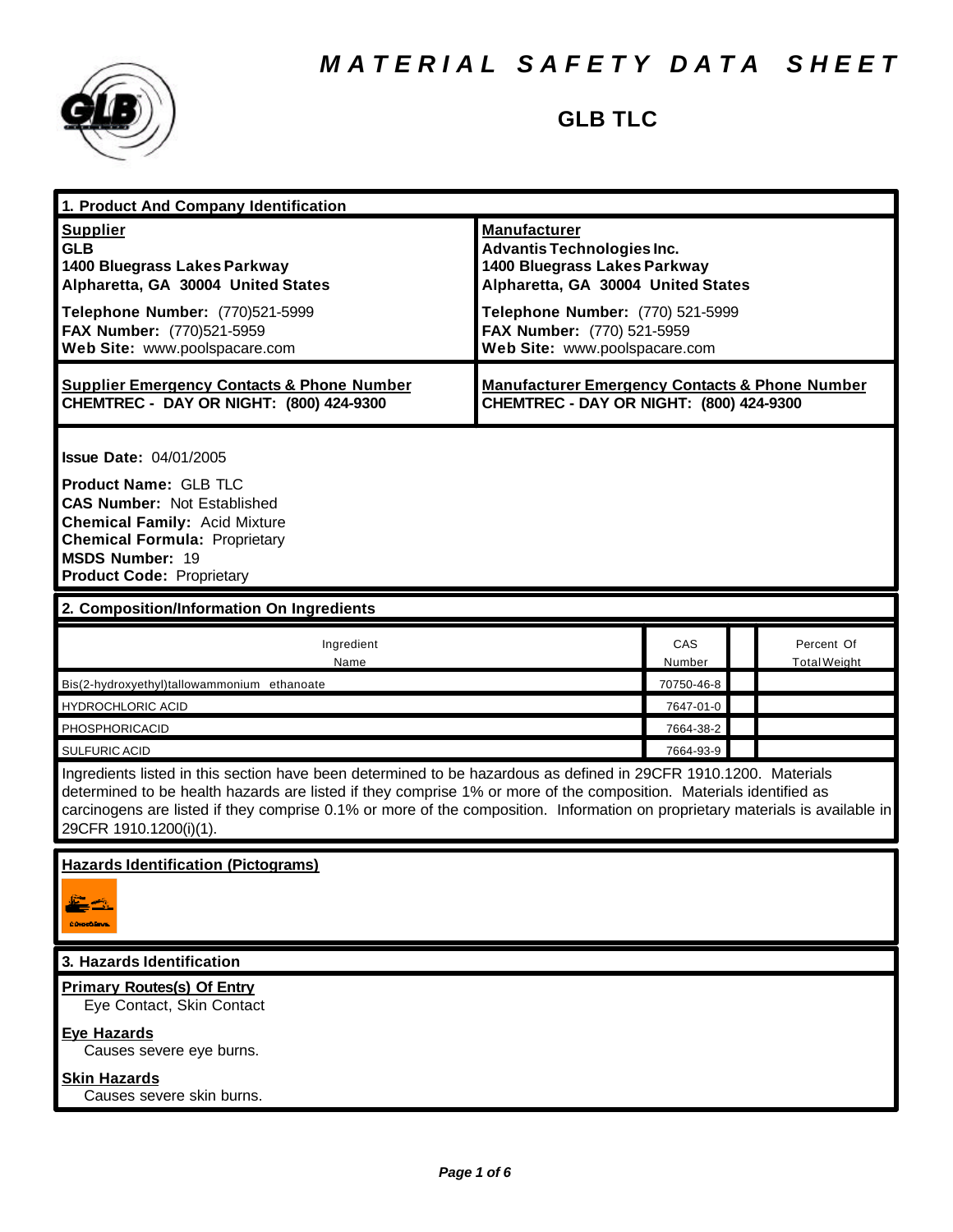### **GLB TLC**

#### **3. Hazards Identification - Continued**

#### **Ingestion Hazards**

Corrosive to living tissue.

#### **Inhalation Hazards**

May cause severe allergic respiratory reaction.

#### **Signs And Symptoms**

Irritation of Eyes, Skin and Respiratory Passages

#### **First Aid (Pictograms)**



#### **4. First Aid Measures**

#### **Eye**

In case of contact, hold eyelids apart and immediately flush eyes with plenty of water for at least 15 minutes.Call a physician or a poison control center immediately.

#### **Skin**

Rinse the affected area with tepid water for at least 15 minutes.Get medical attention immediately if irritation (redness, rash, blistering) develops and persists.

#### **Ingestion**

DO NOT INDUCE VOMITING. Drink large amounts of water. Contact a physician or poison control.

#### **Inhalation**

If inhaled, remove to fresh air. If breathing is difficult, give oxygen. Call a physician or a poison control center immediately.

#### **Fire Fighting (Pictograms)**



#### **5. Fire Fighting Measures**

**Flash Point:** N/A °F

#### **Extinguishing Media**

Use the appropriate extinguishing media for the surrounding fire.

#### **Fire Fighting Instructions**

Water can be used to cool and protect exposed material. Firefighters should wear self-contained breathing apparatus and full protective gear.

#### **6. Accidental Release Measures**

Neutralize spill area with soda ash or lime. Flood with water. Use appropriate containers to avoid environmental contamination. Use appropriate personal protective equipment (PPE).

#### **7. Handling And Storage**

#### **Handling And Storage Precautions**

Keep out of reach of children. Do not store with alkalis.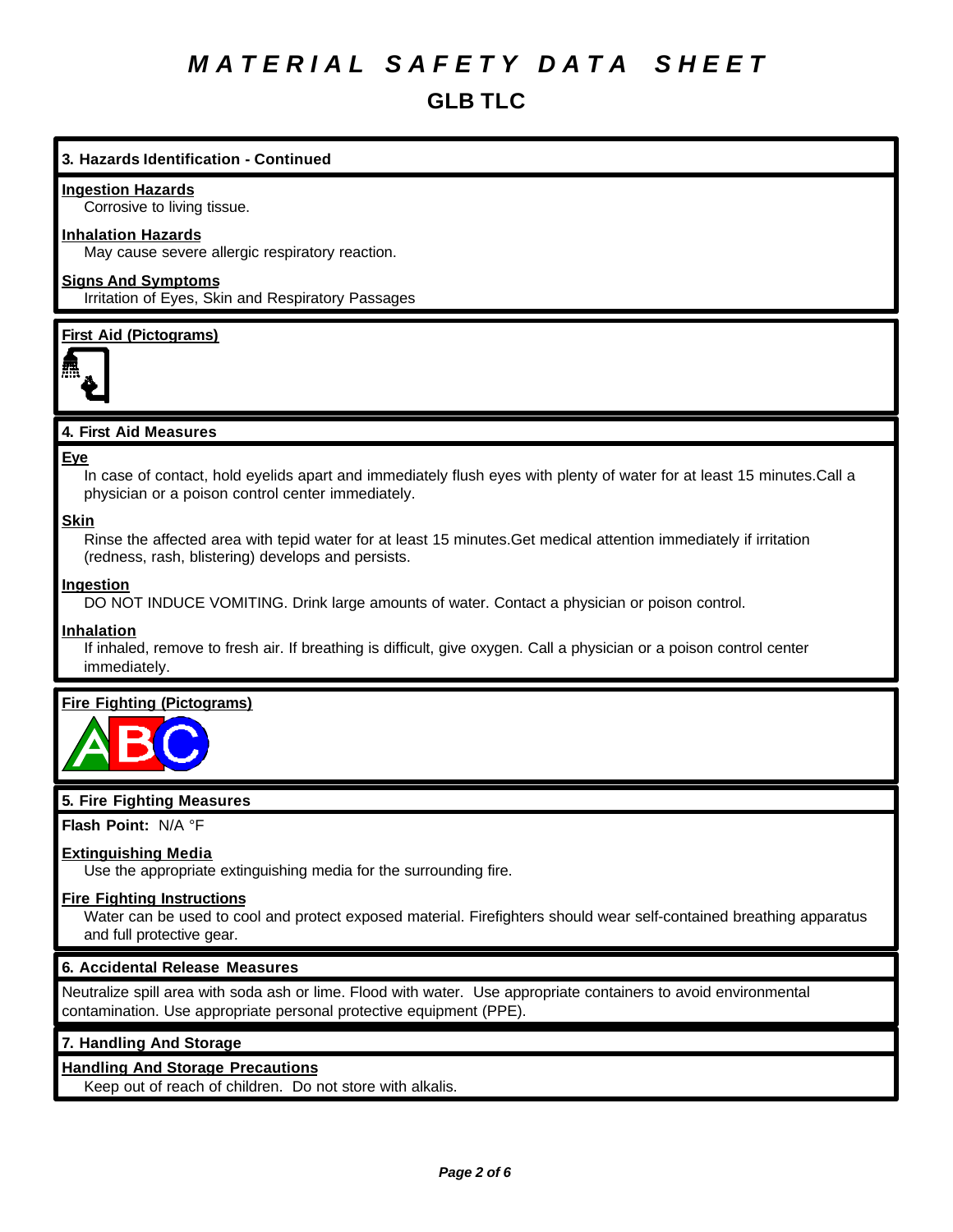### **GLB TLC**

### **7. Handling And Storage - Continued**

#### **Handling Precautions**

Avoid contact with eyes. Avoid contact with skin and clothing. Wash thoroughly after handling.

#### **Storage Precautions**

Avoid contact with Alkalis, Amines, and Metals. Keep out of reach of children.

#### **Work/Hygienic Practices**

Use safe chemical handling procedures suitable for the hazards presended by this material.

#### **Protective Clothing (Pictograms)**



#### **8. Exposure Controls/Personal Protection**

#### **Engineering Controls**

Local exhaust acceptable. Special exhaust not required

#### **Eye/Face Protection**

Safety glasses with side shields or goggles recommended.

#### **Skin Protection**

Chemical-resistant gloves.

#### **Respiratory Protection**

None normally required.

#### **Ingredient(s) - Exposure Limits**

Bis(2-hydroxyethyl)tallowammonium ethanoate NOT ESTABLISHED HYDROCHLORIC ACID ACGIH TLV-CEILING 5 ppm OSHA PEL-CEILING 5 ppm PHOSPHORIC ACID ACGIH TLV-STEL 3 mg/m3 ACGIH TLV-TWA 1 mg/m3 OSHA PEL-TWA 1 mg/m3 SULFURIC ACID ACGIH TLV-STEL 3 mg/m3 ACGIH TLV-TWA 1 mg/m3 OSHA PEL-TWA 1 mg/m3

#### **9. Physical And Chemical Properties**

#### **Appearance**

Pale amber liquid

#### **Odor**

Mild

**Chemical Type:** Mixture **Physical State:** Liquid **Melting Point:** n/a °F **Boiling Point:** 212 °F **Specific Gravity:** 1.1-1.2 **Percent Volitales:** NOT DETERMINED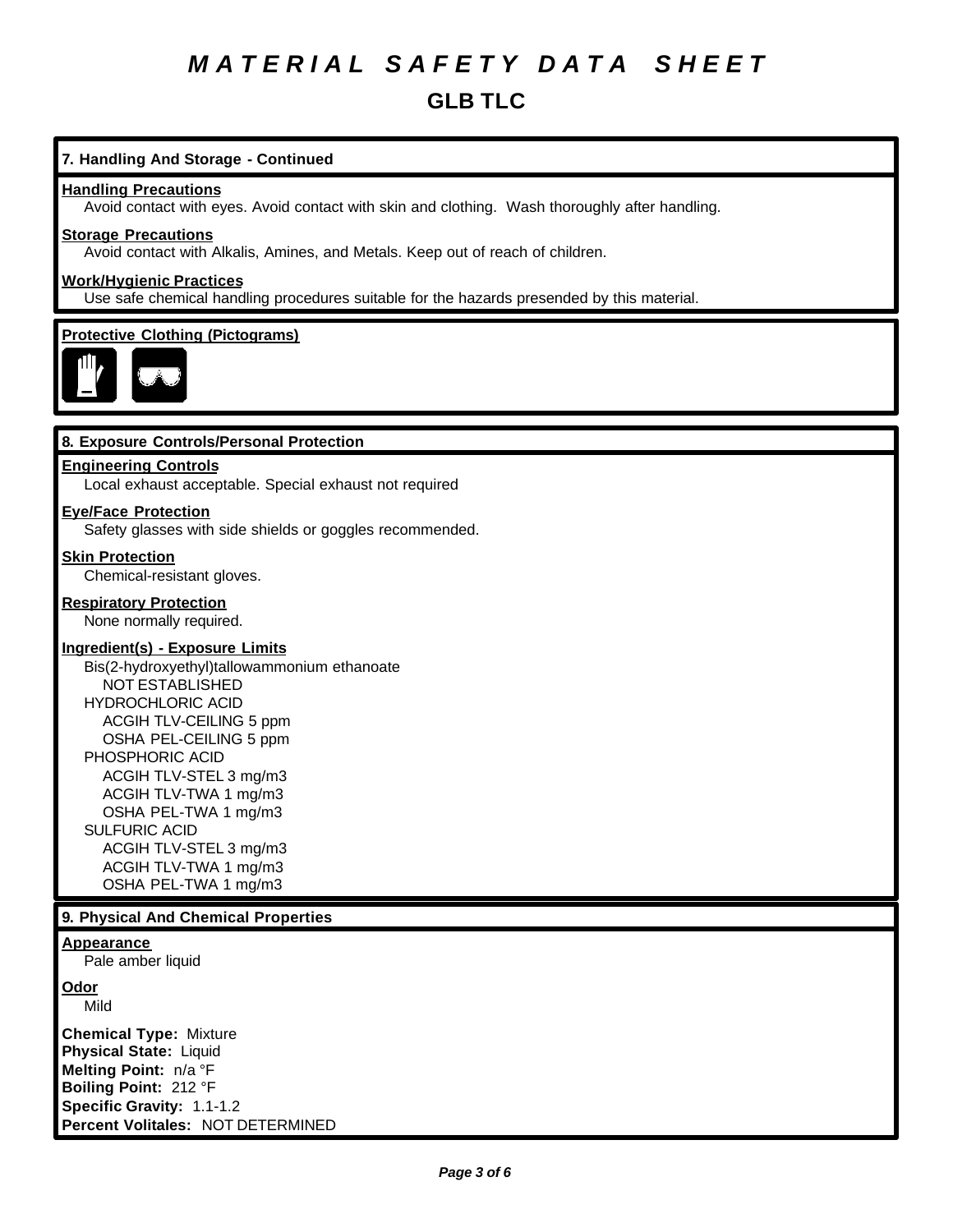### **GLB TLC**

#### **9. Physical And Chemical Properties - Continued**

#### **Odor - Continued**

**Packing Density:** NOT DETERMINED **Vapor Pressure:** NOT DETERMINED **Vapor Density:** >1 **pH Factor:** 0-2 **Solubility:** Soluble in Water **Viscosity:** NOT DETERMINED **Evaporation Rate:** <1

#### **10. Stability And Reactivity**

**Stability:** Stable

**Hazardous Polymerization:** Will not occur

#### **Conditions To Avoid (Stability)**

Avoid contact with strong Amines, Alkalis, and Metals. Heat can cause hydrogen chloride.

#### **Incompatible Materials**

Alkalis, Amines and Metals

#### **Hazardous Decomposition Products**

Hydrogen Chloride

#### **11. Toxicological Information**

#### **Ingredient(s) - Carginogenicity**

SULFURIC ACID NTP - Listed On The National Toxicology Program Listed In The IARC Monographs

#### **12. Ecological Information**

No Data Available...

#### **13. Disposal Considerations**

Refer to applicable federal, state, and local regulations prior to disposition of container and residual contents.

#### **14. Transport Information**

#### **Proper Shipping Name** Corrosive Liquid, Acidic, Inorganic, N.O.S. (Hydrochloric and Sulfuric Acids)

#### **Hazard Class**

8, PGII (<1L Consumer Commodity ORM-D)

#### **DOT Identification Number** UN3264

**DOT (Pictograms)**



#### **15. Regulatory Information**

#### **Ingredient(s) - U.S. Regulatory Information**

HYDROCHLORIC ACID SARA Title III - Section 313 Form "R"/TRI Reportable Chemical SARA - Acute Health Hazard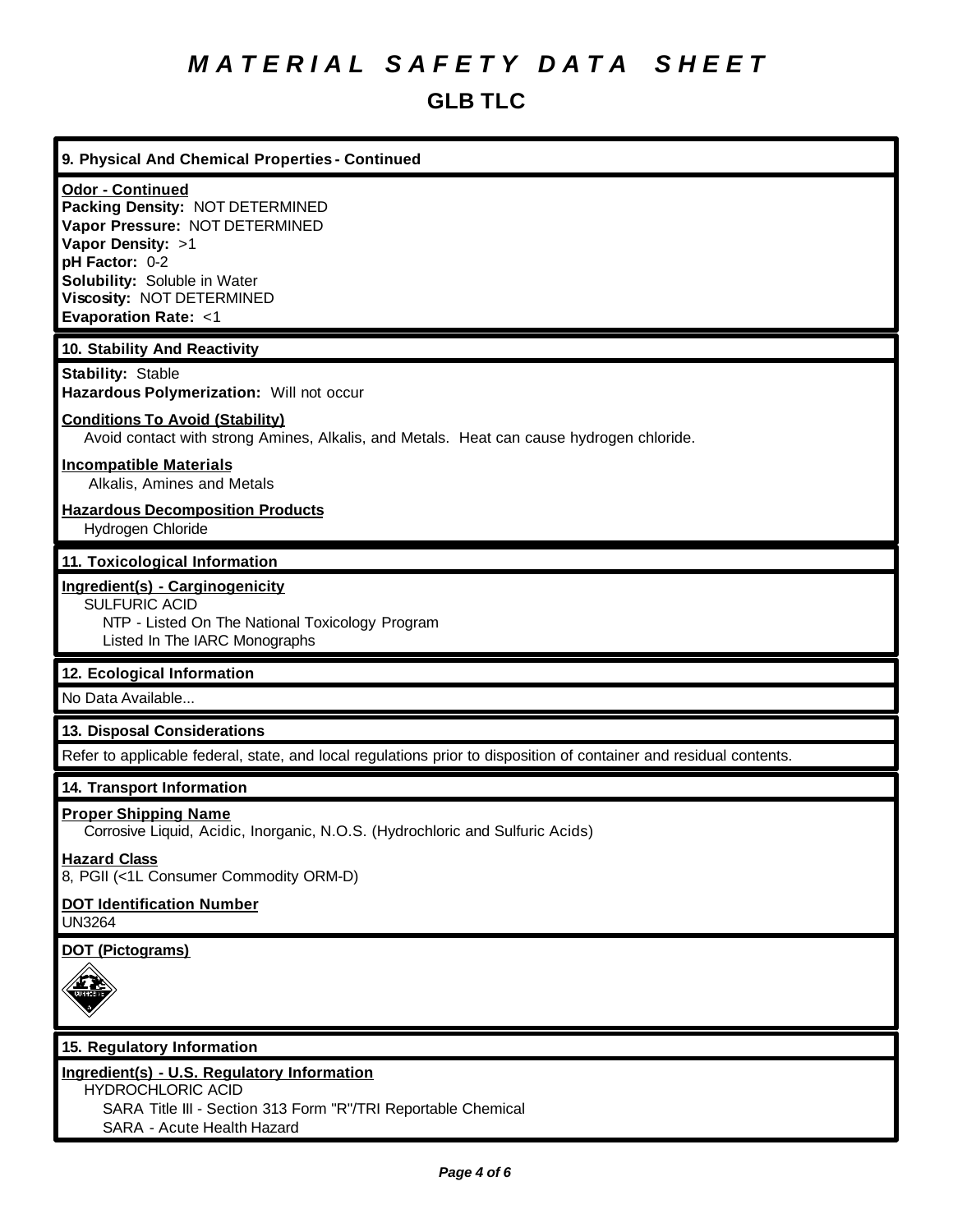### **GLB TLC**

| 15. Regulatory Information - Continued                                                                                                                                                                                                                                                                                                                                                                                                                                                                                                                                                                                                                                                                                      |  |  |
|-----------------------------------------------------------------------------------------------------------------------------------------------------------------------------------------------------------------------------------------------------------------------------------------------------------------------------------------------------------------------------------------------------------------------------------------------------------------------------------------------------------------------------------------------------------------------------------------------------------------------------------------------------------------------------------------------------------------------------|--|--|
| Ingredient(s) - U.S. Regulatory Information - Continued<br><b>SULFURIC ACID</b><br>SARA Title III - EPA Part 355 Extremely Hazardous Substance<br>SARA Title III - Section 313 Form "R"/TRI Reportable Chemical<br>SARA - Acute Health Hazard<br>SARA - Chronic Health Hazard<br>SARA - Fire Hazard<br>SARA - Reactivity Hazard                                                                                                                                                                                                                                                                                                                                                                                             |  |  |
| Ingredient(s) - State Regulations<br><b>HYDROCHLORIC ACID</b><br>New Jersey - Workplace Hazard<br>New Jersey - Environmental Hazard<br>New Jersey - Special Hazard<br>New Jersey - TCPA Extraordinarily Hazardous Substance<br>Pennsylvania - Workplace Hazard<br>Pennsylvania - Environmental Hazard<br>Massachusetts - Hazardous Substance<br>New York City - Hazardous Substance<br><b>SULFURIC ACID</b><br>New Jersey - Workplace Hazard<br>New Jersey - Environmental Hazard<br>New Jersey - Special Hazard<br>Pennsylvania - Workplace Hazard<br>Pennsylvania - Environmental Hazard<br>California - CalARP Table 3 Regulated Substance<br>Massachusetts - Hazardous Substance<br>New York City - Hazardous Substance |  |  |
| <b>Canadian Regulatory Information</b><br>Class D, Div 1a - Poisonous or Infectious Material: immediate and serious toxic effects<br>Class D, Div 2a - Poisonous or Infectious Material: other toxic effects<br>Class D, Div 2b - Poisonous or Infectious Material: other toxic effects<br>Class E - Corrosive Material                                                                                                                                                                                                                                                                                                                                                                                                     |  |  |
| <b>WHMIS - Canada (Pictograms)</b>                                                                                                                                                                                                                                                                                                                                                                                                                                                                                                                                                                                                                                                                                          |  |  |
| <b>NFPA</b><br><b>HMIS</b><br>$\mathbf{3}$<br><b>HEALTH</b><br>$\pmb{0}$<br><b>FLAMMABILITY</b><br>$\overline{2}$<br>$\mathbf{1}$<br><b>REACTIVITY</b><br>$\mathbf{C}$<br><b>PROTECTION</b><br><b>PERSONAL</b>                                                                                                                                                                                                                                                                                                                                                                                                                                                                                                              |  |  |
| 16. Other Information                                                                                                                                                                                                                                                                                                                                                                                                                                                                                                                                                                                                                                                                                                       |  |  |
| <b>Revision/Preparer Information</b><br><b>MSDS Preparer: JHW</b>                                                                                                                                                                                                                                                                                                                                                                                                                                                                                                                                                                                                                                                           |  |  |